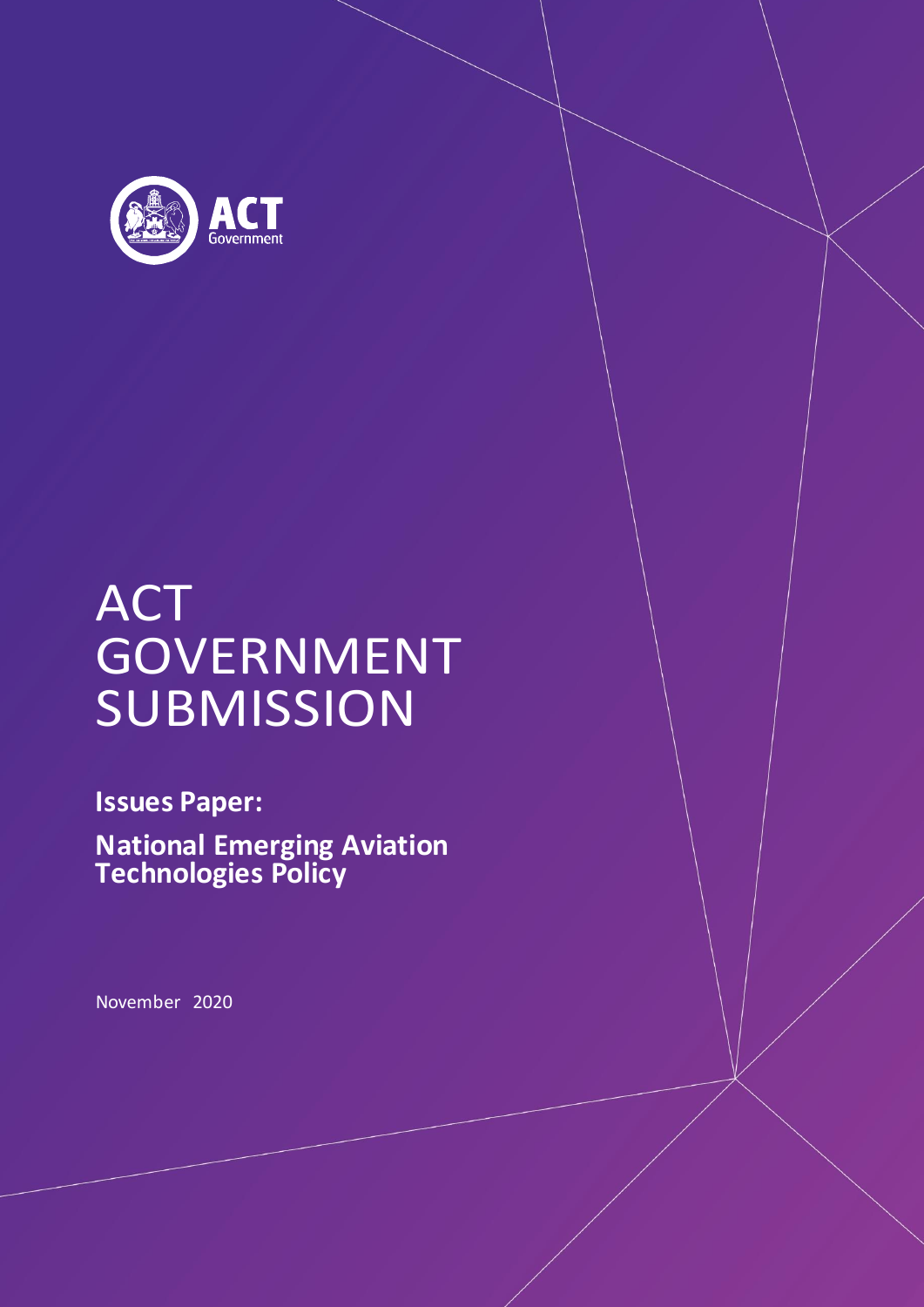# **CONTENTS**

### **ISSUES PAPER - NATIONAL EMERGING AVIATION TECHNOLOGIES**

| Do you agree with the proposed core principles for the National Emerging Aviation Technologies |  |
|------------------------------------------------------------------------------------------------|--|
| What level of service and regulation do you expect from the Government? 10                     |  |
| What are your expectations of the Government's role and responsibilities in the management of  |  |
| What are the key opportunities that these new technologies could deliver for Australia? 12     |  |
|                                                                                                |  |
| What issues or actions should the government prioritise to facilitate the growth of emerging   |  |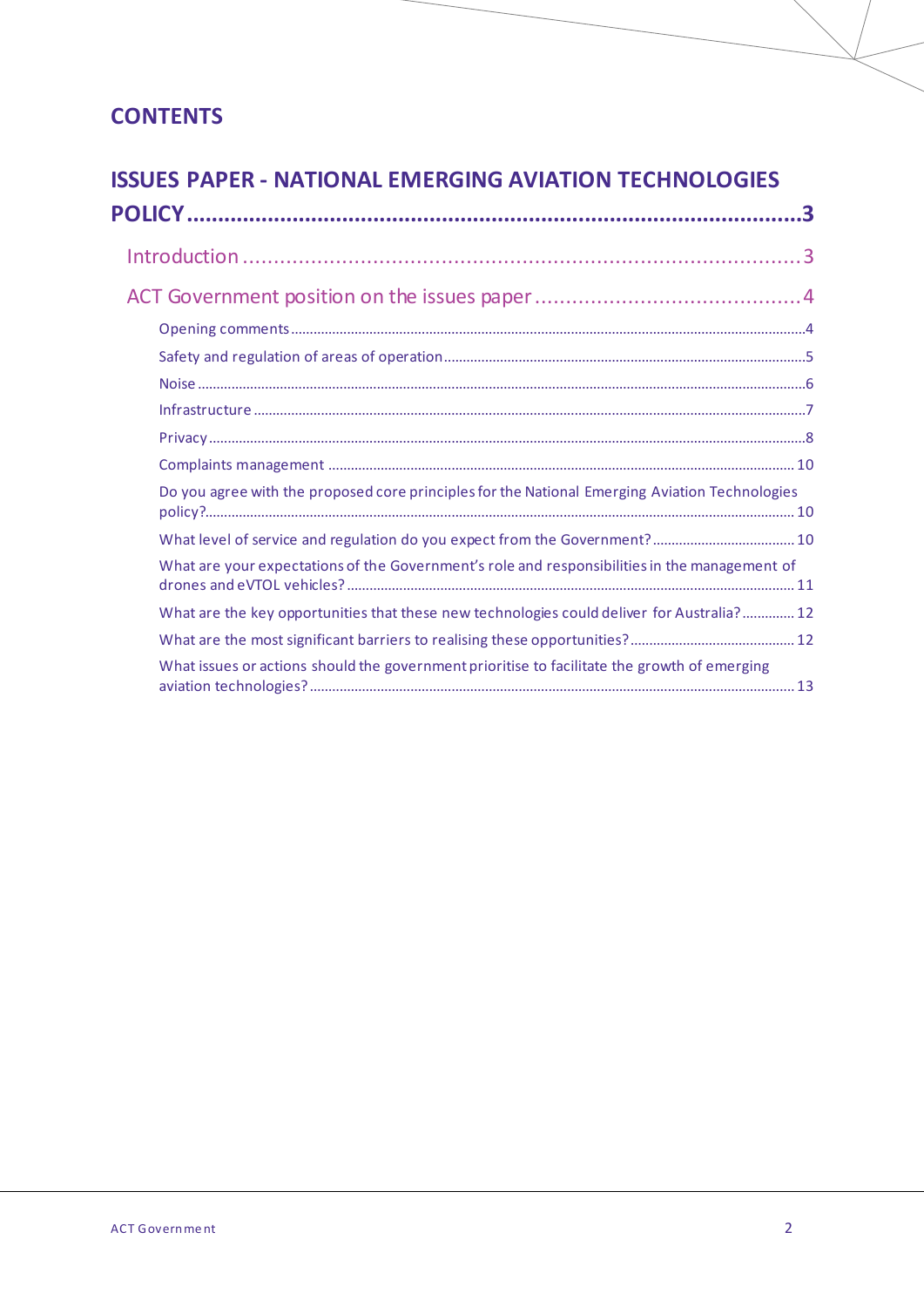# ISSUES PAPER-NATIONAL EMERGING AVIATION TECHNOLOGIES POLICY

# **Introduction**

The ACT Government is pleased to make a submission on the Issues Paper –National Emerging Aviation Technologies Policy released by the Commonwealth Department of Infrastructure, Transport, Regional Development and Communications in September 2020.

The comments in this paper are directed at the matters raised in the issues paper but include some commentary on broader issues around remotely piloted aircraft systems, unmanned aerial systems and urban air mobility systems. For the sake of simplicity, this submission refers generally to those systems as 'drones'.

The ACT Government notes that drone usage is growing rapidly and that the drone industry's technical capabilities and requirements are also changing at pace. It is important that all levels of government do our best to anticipate these advances and develop progressive policy and regulatory frameworksto accommodate them.

The ACT Government's position on drones has been informed by several parliamentary inquiries and government responses including:

- *Eye in the Sky, Inquiry into drones and the regulation of air safety and privacy*, House of Representatives Standing Committee on Social Policy and Legal Affairs, July 2014 and the Australian Government response published in December 2016 $^{\rm 1)}$ ;
- *Current and Future Regulatory requirements that impact on the safe use of Remotely Piloted Aircraft Systems, Unmanned Aerial Systems and associated systems*, Senate Standing Committee on Rural and Regional Affairs and Transport References Committee, July 2018 and the Australian Government response published in November 2018<sup>2</sup>; and
- *Report No6 - Inquiry into Drone Delivery Systems in the ACT*, Legislative Assembly for the ACT Standing Committee on Economic Development and Tourism, July 2019<sup>3</sup> .

The ACT Government has been engaging with the opportunities and challenges presented by drone delivery technology through its response to the arrival to Canberra of Wing Australia, a drone delivery service. Wing began trialling drone delivery technology in the ACT in 2018 and has commissioned research into the commercial benefits of drone delivery technology for business, consumers and society.

The ACT Government is also keen to understand further how non-commercial application of this technology might benefit the community. One example would be emergency services using drone technology to transport drinking water, food, medical supplies, and mechanical parts to their workers and volunteers operating in rural areas or in urban environments cut off due to floods and fires.

Finally, the ACT Government notes that the ACT and surrounding regions already has a relatively strong ecosystem of drone systems and application developers. These include the ACT UAV Developers Association, the Australian National University's Advanced Instrumentation and Technology Centre at Mount Stromlo, the University of New South

<sup>&</sup>lt;sup>1</sup> Available at[: https://www.aph.gov.au/Parliamentary\\_Business/Committees/House/Social\\_Policy\\_and\\_Legal\\_Affairs/Drones/Report](https://www.aph.gov.au/Parliamentary_Business/Committees/House/Social_Policy_and_Legal_Affairs/Drones/Report)

<sup>&</sup>lt;sup>2</sup> Available at: https://www.aph.gov.au/Parliamentary\_Business/Committees/Senate/Rural\_and\_Regional\_Affairs\_and\_Transport/Drones <sup>3</sup> Available at: https://www.parliament.act.gov.au/ data/assets/pdf file/0007/1394485/9th-EDT-06-Inquiry-into-Drone-Delivery-Systems[in-the-ACT.pdf](https://www.parliament.act.gov.au/__data/assets/pdf_file/0007/1394485/9th-EDT-06-Inquiry-into-Drone-Delivery-Systems-in-the-ACT.pdf)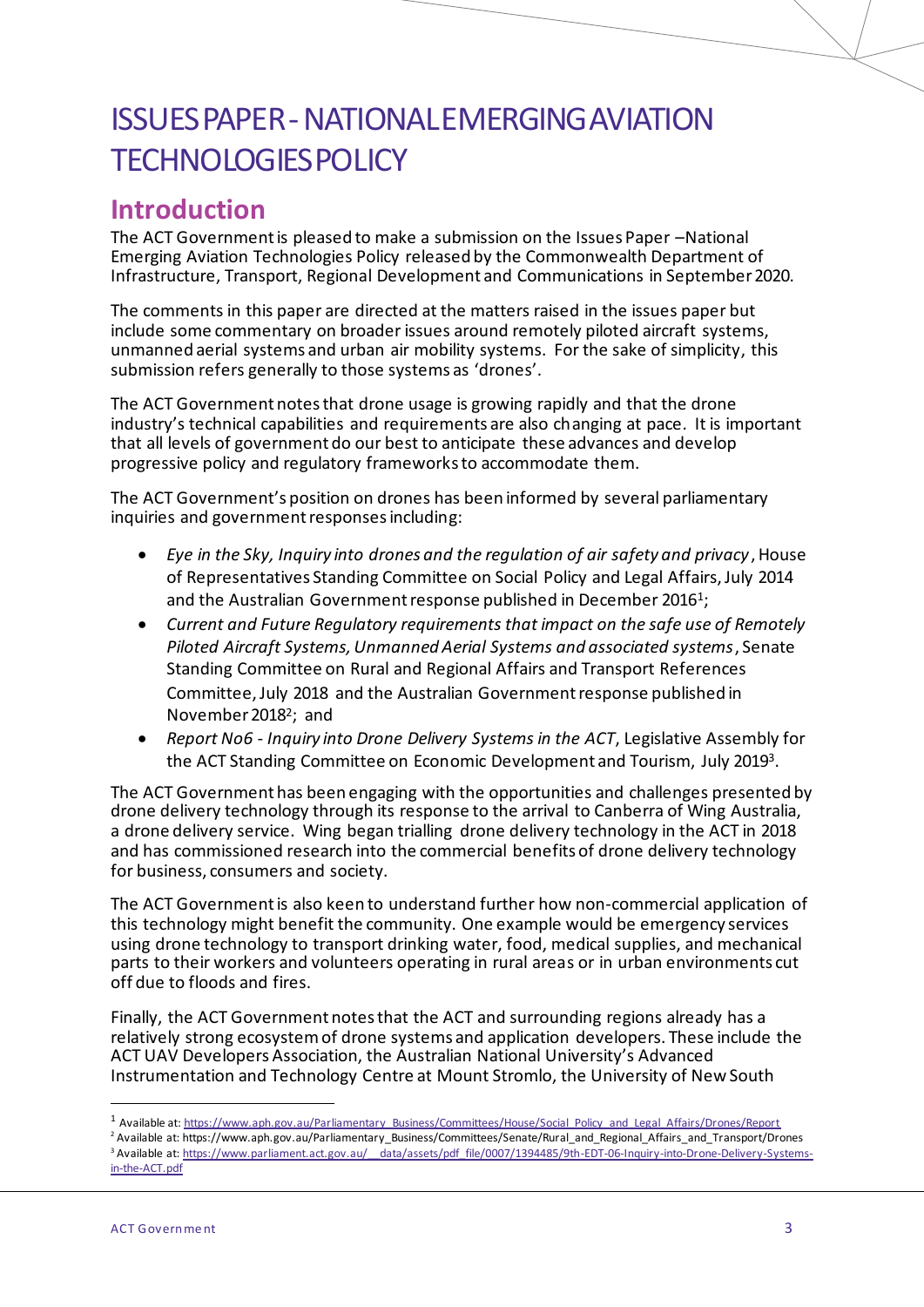Wales Canberra Space Research facility, and companies such as Xtek, Codarra Advanced Systems, Aerial Robotics Australia, FPV Australia, Wildlife Drones, Aerovort and SOAPdrones.

# **ACT Government position on the issues paper**

The ACT Government notes that the Territory has been the launchpad for trials of groundbreaking services such as those provided by [Wing Aviation LLC,](https://wing.com/australia/canberra) and that we have now had some experience of the community's response.

That experience has shown that the key issues around small drone operations have been:

- Safety and regulation of areas of operation
- Noise regulation
- Infrastructure
- Privacy, and
- Complaints management.

These are discussed in more detail below.

The ACT Government also notes the guidance in the Issues Paper for contributors and will be addressing the following questions through the course of this submission:

- Do you agree with the proposed core principles for the National Emerging Aviation Technologies policy?
- What level of service and regulation do you expect from the Government?
- What are your expectations of the Government's role and responsibilities in the management of drones and eVTOL vehicles?
- What are the key opportunities that these new technologies could deliver for Australia?
- What are the most significant barriers to realising these opportunities? and
- What issues or actions should the government prioritise to facilitate the growth of emerging aviation technologies?

#### **Opening comments**

The ACT Government is optimistic about the potential benefits of drones and drone delivery services; from empowering local businesses to reach more customers, to cutting greenhouse gas emissions and making life easier for Canberrans living with mobility challenges. We are also interested in further exploring the wide range of situations and possible applications for drone technology, including in the context of Emergency Services.

There are public benefits of drones, including as innovative tools for the community, governments and urban planning, urban design, and planning for smart cities. Benefits include greater accessibility and ability to collect smart data, three-dimensional land surveying and representations of the built and natural environment, aerial photography, visual communication, and environmental conservation, and to assist with public participation in planning processes and other public services. At the same time, all governments have a responsibility to protect public safety and privacy, as well as regulate noise and areas of operation of the drones in urban areas.

The ACT Government would be very pleased to participate in further trials of drone technology and believes that the Australian Capital Territory provides an ideal venue for testing traffic management systems. The Territory is a leader in high technology developments and provides an environment that: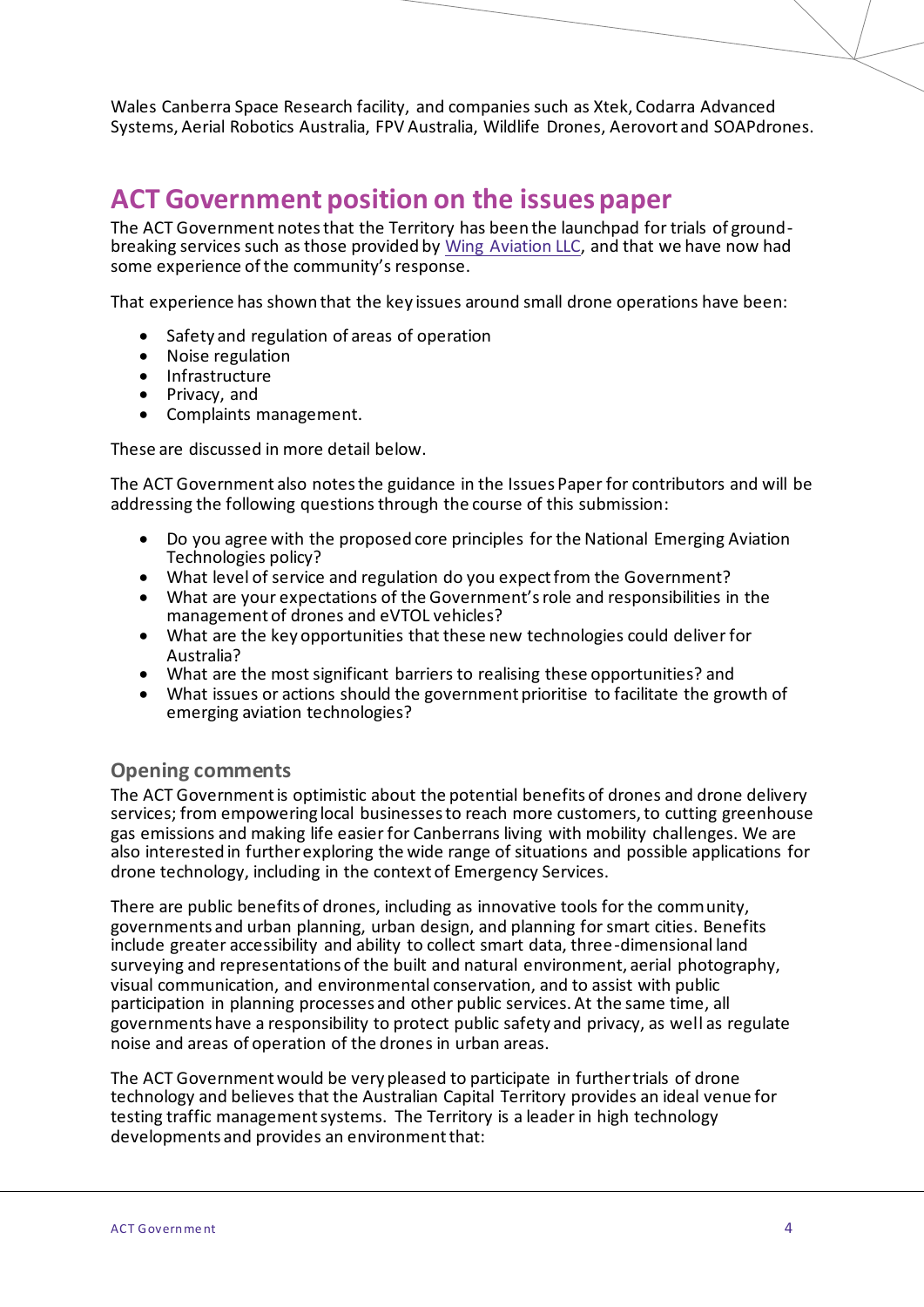- already has a strong ecosystem of drone systems and application developers
- is relatively low in population density
- has few tall buildings, and
- has relatively low commercial and civil aviation operational density.

#### **Safety and regulation of areas of operation**

The ACT Government agrees with the proposed policy approach in the Issues Paper for CASA to have a commitment to the primacy of safety, while taking a responsive, modern and evidence-based approach to safety regulation and the certification of new aviation technology. The ACT Government will be happy to contribute to the development of measures for safe, efficient, considerate and reliable drone operations.

It is clear that drone technology presents complexities and challenges for all civil aviation regulators including those in Australia. The most significant of these matters involve issues of safety, and the management of risks for other airspace users as well as people and property on the ground.

This is recognised in the Issues Paper through the proposed policy approach where the Civil Aviation Safety Authority would maintain its commitment to the primacy of safety, while taking a responsive, modern and evidence based approach to safety regulation and the certification of new aviation technology.

The ACT Government therefore supports a single national approach to future drone regulation, including safety regulation. A national approach is the most effective means of regulating owing to the nature of the exclusive power of the Commonwealth to legislate on significant aspects including drone flights and postal services.

The ACT Government has previously supported the development of nationally consistent regulatory measures, including;

- a mandatory registration regime and education program; and
- the Civil Aviation Safety Authority, the Australian Federal Police, and relevant other government authorities being able to prohibit the use of remotely piloted aircraft systems in airspace above significant public buildings, critical infrastructure, and other vulnerable areas.

The ACT Government notes that Commonwealth legislation already provides a comprehensive and detailed regime for air navigation and air operations throughout Australia, including aircraft noise. The Commonwealth's civil aviation law also imposes rules on the on the operation of drones for recreational and commercial purposes, and clearly 'covers the field' in respect of air navigation safety.

The problem is that drones embody new threats to public safety that cannot be dealt with in the same way as commercial or civil aviation, in that there is:

- a likelihood of a high level of accidents as a result of lower quality of product engineering, lower quality of training, lower quality of operations, increased density of air traffic, and extended areas in which airspace congestion arises
- a likelihood that drone operations will come into conflict with other activities, in some cases threatening public safety. This may arise from, for example, interference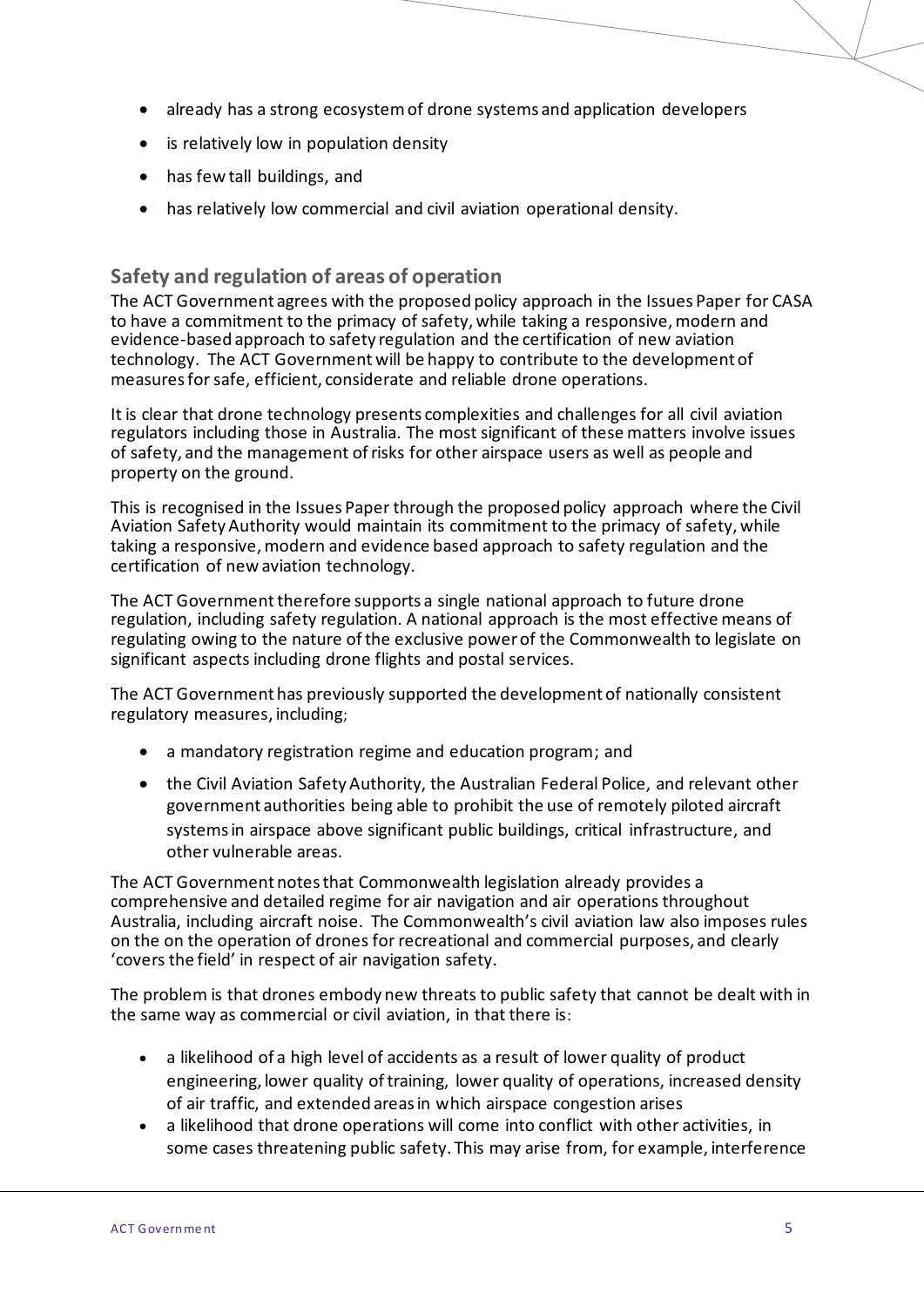with emergency services operations such as firefighting, or from intentional or accidental jamming of electronic communications

- scope for aggressive and hostile use of drones, including the delivery of explosive and inflammable payloads, and the carriage of weaponry. A drone could be flown into a terrestrial target or at an airborne target such as another drone, a helicopter's blades, or the air-intake of a commercial jet, and
- risk in the application of military capabilities in civilian contexts, particularly by law enforcement agencies, but also by corporations that offer 'security' services.

These threats may give rise to anxiety among a proportion of the public, either to the extent that the risks are real but even if they are merely perceived to exist.

The ACT Government's view is that a nationally consistent whole-of-government approach in the management of drones in Australia is best achieved by only the Commonwealth Government continuing to exercise legislative power in regard to navigable airspace.

This position reflects the Commonwealth's existing responsibilities and the fact that drone flights may cross State/Territory borders, as well as providing the opportunity to utilise existing compliance and complaints systems without unnecessary duplication.

The ACT Government does however note that some legal capacity to regulate the operators of drones and drone launch sites remains with the States and Territories. Some specific aspects of the flying of drones, including possible prohibitions on persons piloting drones over particular events, or piloting drones at certain times of the day, or piloting drones from or over certain locations will also be retained by State and Territory Governments. This kind of regulation would be complementary to the Commonwealth's regulatory scheme.

#### **Noise**

The ACT Government supports the proposed policy approach in the Issues Paper to develop and manage a national regulatory approach to noise management that encourages quieter operations consistent with local community considerations. The ACT Government will be happy to work with the Department of Infrastructure, Transport, Regional Development and Communications on a national regulatory approach to noise management that encourages quieter operations consistent with local community considerations.

The Australian Capital Territory has been the launchpad for trials of ground-breaking services such as those provided by Wing, and the ACT Government has now had some experience observing their operations and the community's response.

The ACT Government notes that some residents in the trial areas have raised concerns about the distinctive sound of Wing's drones and the origin of the sound (e.g. neighbours' backyards and open space beyond their boundary fences rather than street facing aspects of their home). A condition of the Wing approval was that Wing must collate all community feedback during the operational period regarding its operations (whether given to Wing directly, or to Infrastructure, Airservices Australia or the ACT Government) and provide this to the Department of Infrastructure, Transport, Regional Development and Communications.

Some of these concerns are reflected in the Report No6 Inquiry into Drone Delivery Systems in the ACT, published by the Legislative Assembly for the ACT's Standing Committee on Economic Development and Tourism in July 2019. The report of that Committee noted that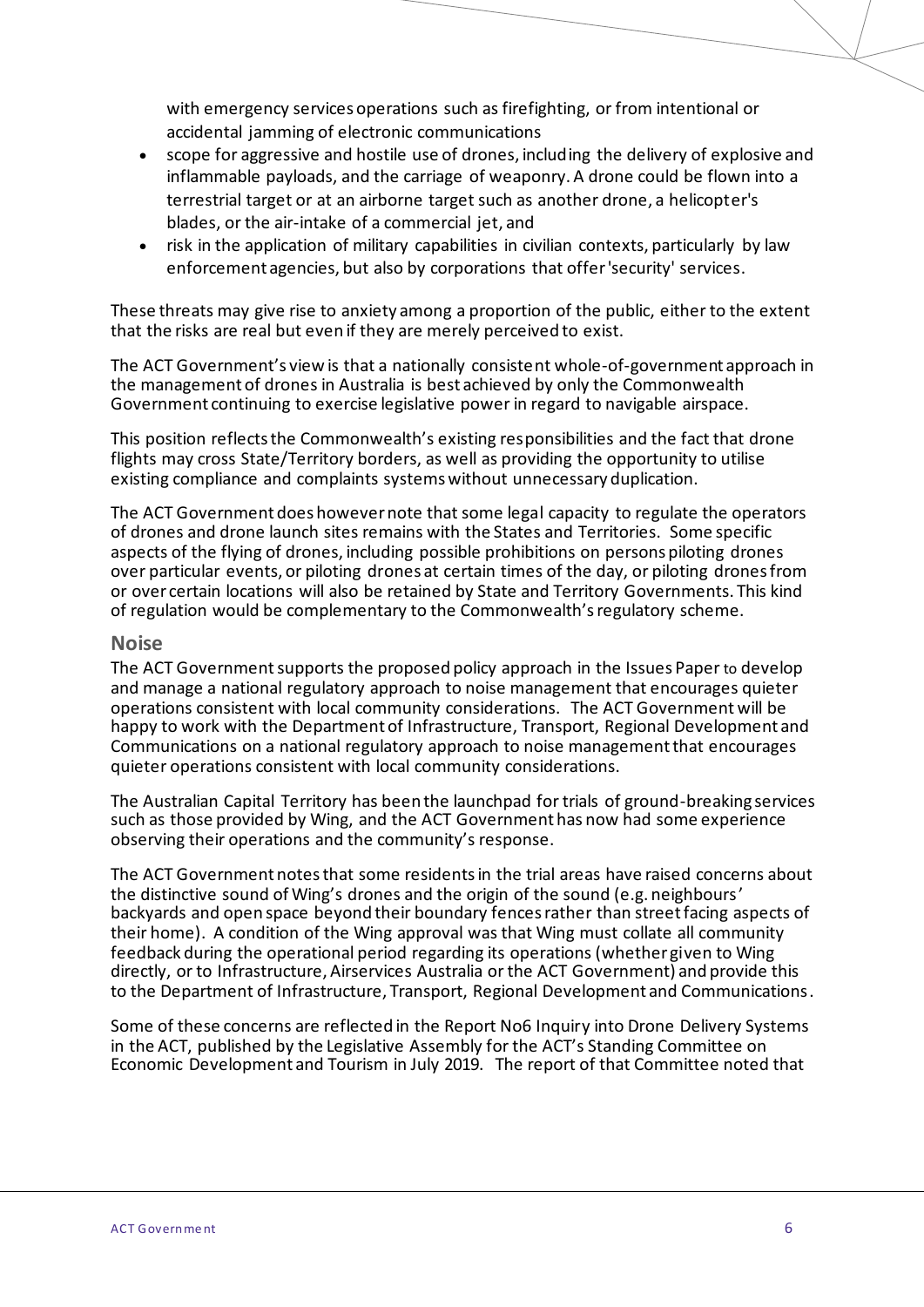noise '…is the single biggest obstacle to community acceptance of drone delivery services…'4.

The ACT Government raised the views of Canberra residents with the Civil Aviation Safety Authority and Wing. In response to this representation, Wing took steps to slow down its drones, trial lower pitched and quieter drones, and change flight paths to avoid repeatedly flying over the same houses. Wing also agreed to undertake work to understand and mitigate potential impacts of its drones on wildlife.

The noise generated by the small electric engines that power drones and their rotors are distinctive in pitch and, to some extent, in volume.

However, Wing has advised the ACT Government that drones used during the trials are equivalent to or quieter than other activities that create noise that are part of the urban/suburban soundscape.

The experience of the ACT Government has been that complaints about noise generated by Wing's drones are few and have lessened in number since Wing rolled out new technology in 2019. Unlike private operators, Wing operates in defined flight paths, and several complaints ostensibly about Wing operations have in fact been for drones owned by private recreational operators.

It is important to note at this point that the ACT's Environmental Protection Regulation 2005 specifically excludes aircraft noise from its noise limits and standards as aircraft noise is regulated by the Commonwealth.

#### **Infrastructure**

The ACT Government supports the proposed policy approach that the Australian Government should lead the development of a coordinated and informed approach to infrastructure planning, investment, requirements and approvals.

The two areas that the Australian Government might focus on are

- site selection for "launch" sites for commercial operators, and<br>• site and operational requirements particularly in relation to te
- site and operational requirements, particularly in relation to technical and assessments considerations once a site has been identified.

Guidance for both operators and land use regulators on criteria for site selection will be invaluable in the future consideration of drone sites as well as for planning for such sites in future land releases. This might include guidance on considerations such as appropriate location of such sites, sizes, connectivity to ground-based transport, proximity considerations (e.g. sensitive receptors, utility services and powerlines, vulnerable environments, privacy, potential flightpaths and approach zones, and proximity to other secure facilities), appropriate configuration of sites and compatible and incompatible land uses.

Site selection also raises a fundamental threshold question of when a site and its associated operations are insignificant enough to be considered as a type of "local aviation depot" (albeit closely integrated with the urban environment), and when it becomes a proposal to consider to be of greater land use significance with more significant potential impacts, i.e.

<sup>4</sup> Paragraph 3.26 *Inquiry into Drone Delivery Systems in the ACT*, published by the Legislative Assembly for the ACT's Standing Committee on Economic Development and Tourism in July 2019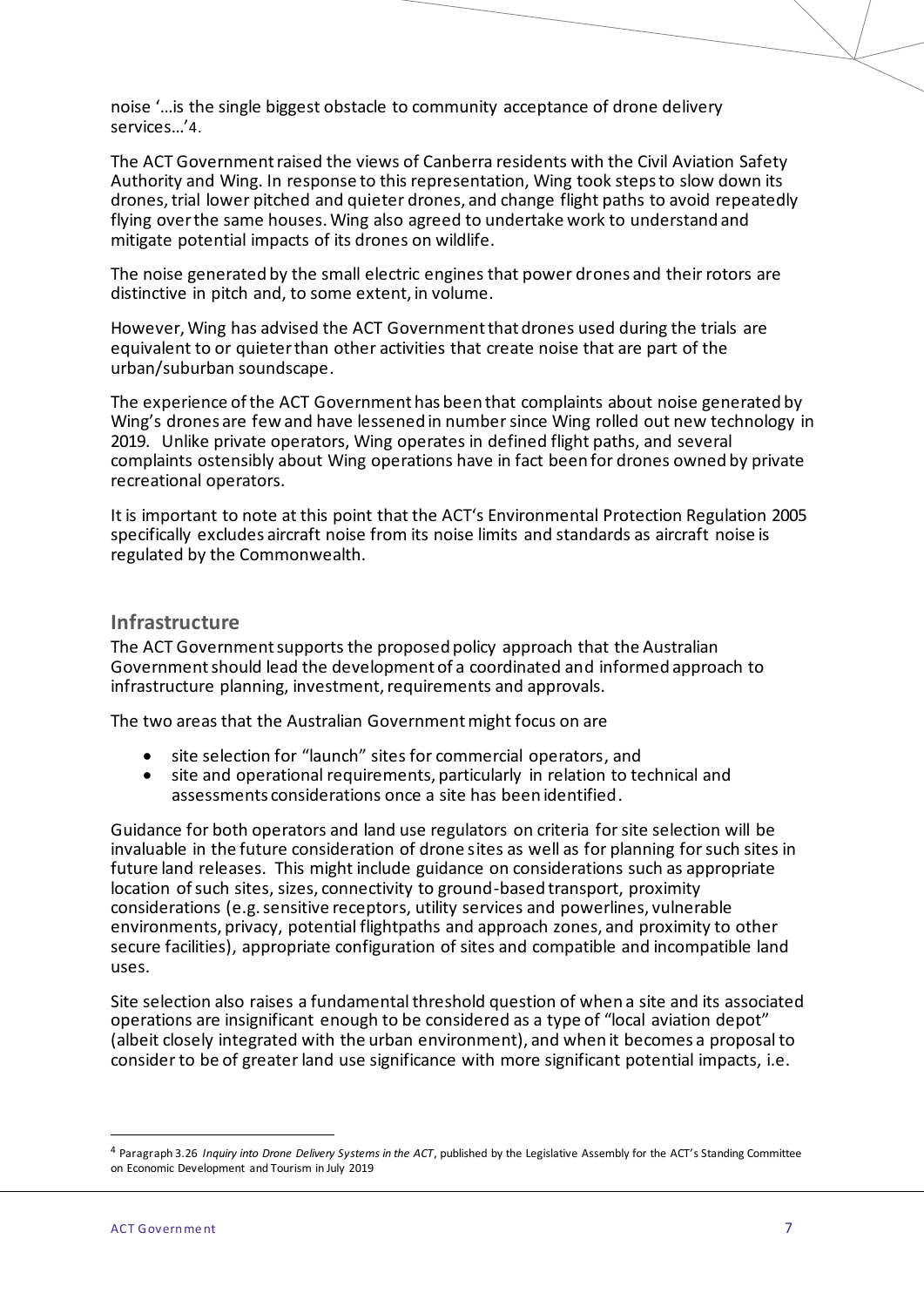when does it become a *de facto* airport or heliport for UAVs or eVTOL operations? Some clarification or guidance at a Commonwealth level about this would be gratefully received.

On site and operational requirements currently there is very little, if any, guidance for regulators from the Commonwealth in their consideration of a potential launch/operational site for eVTOL operations. This could potentially cover a wide range of matters, such as sizes of launch pads, onsite storage facilities and maintenance requirements, securing the site (including fencing, lighting and surveillance requirements), utility services requirements, vegetation clearance requirements, site rehabilitation (in the case of temporary use), likely trip generation rates (and corresponding likely 'flight generation rates') for different operators, signage, access and parking requirements.

#### **Privacy**

The ACT Government agrees with the proposed policy approach outlined in the Issues Paper that the Commonwealth should lead the development of nationally consistent arrangements for managing privacy concerns. Whatever arrangements are arrived at will need to balance the impacts on privacy with the needs of drone operations.

The ACT Government suggests however that consideration be given to extending the nationally consistent approach to privacy, to issues around surveillance by drones.

At present there are no specific laws which relate to drones and privacy, but regulated operators have legal requirements not to fly on or over private property without the owner's consent and not to fly over populated areas except with very detailed risk management procedures. In most cases, for example, it is illegal to fly a drone within 30m of a person without explicit permission.

Current privacy legislation offers little protection against deliberate or what might be called inadvertent intrusions of privacy by drone operators. Inadvertent intrusions might occur where the operator is filming something else and a person happens to be in those images.

The Federal Parliament held a[n inquiry into drone safety and privacy](http://www.aph.gov.au/Parliamentary_Business/Committees/House/Social_Policy_and_Legal_Affairs/Drones/Report) in 2014 and concluded that current laws relating to privacy from drones were "fractured" and do not "provide overarching privacy protection for the individual". The inquiry noted that "small businesses (with an annual turnover of less than \$3 million), political organisations, media organisations, and individual citizens acting in the course of their personal, family or household affairs are not subject to the privacy principles."

The inquiry did note that State and Territory governments had laws relating to the use of "surveillance devices" but that these are inconsistent, and most are not specifically applicable to drones. The laws of trespass may apply to drone use in some circumstances for example an operator could be accused of committing an act of trespass if they repeatedly and intentionally fly over an individual's property without permission, especially at low altitudes. Trespass action would be difficult to pursue unless the affected person could find out who the operator was.

CASA has little power to act on alleged breaches of privacy or even allegations of trespass, unless the drone actually injures someone or causes property damage. In most cases it is also very difficult to clearly identify the offender as they can often be a long way from the drone.

In general terms privacy and surveillance laws have not kept up with the advances in imaging technology. Drones are just a small part of the challenge facing all jurisdictions, they just happen to be a visible part.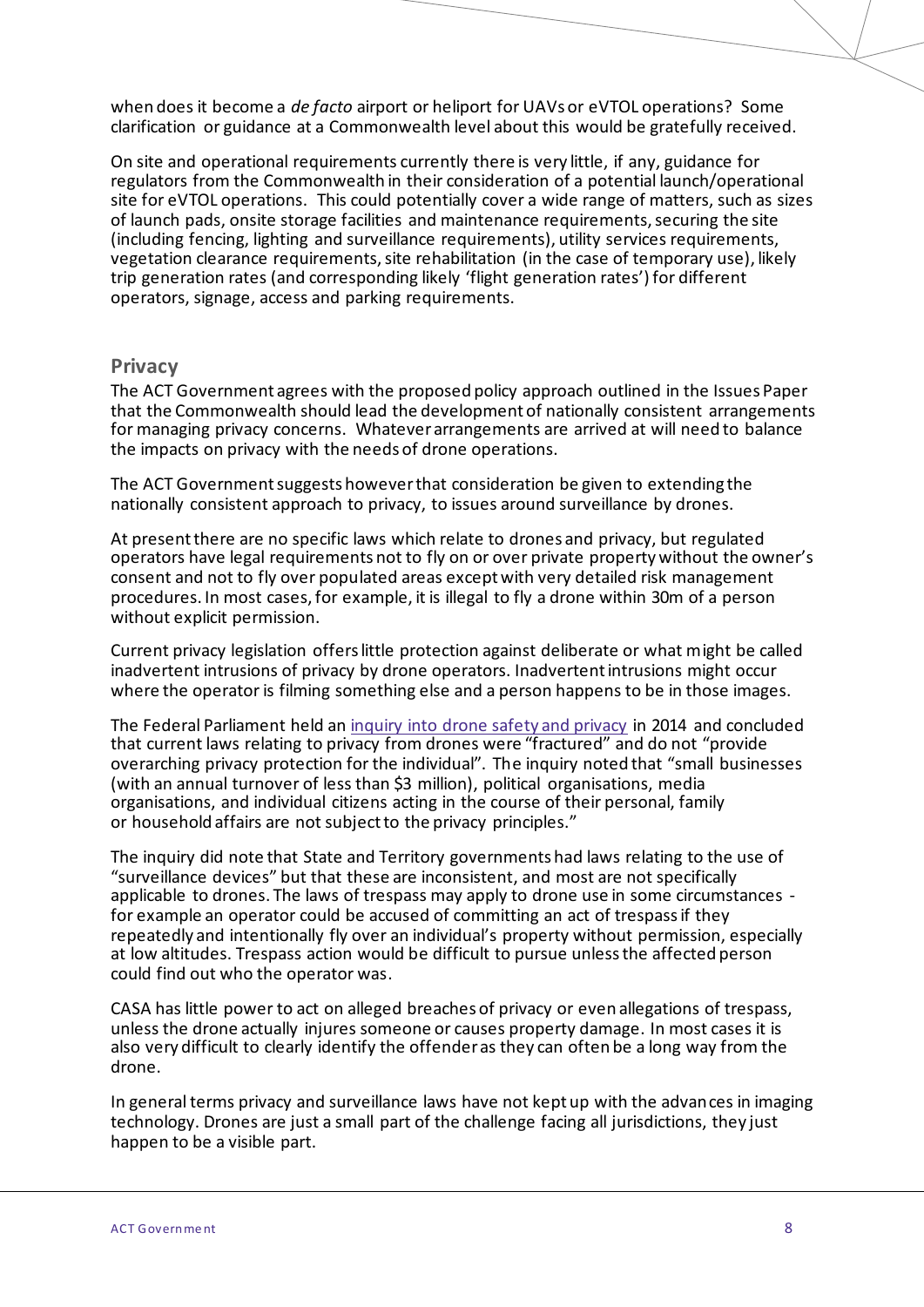Nonetheless drones have the potential to result in the proliferation of surveillance capabilities. Most commonly, these might involve visual surveillance, with a great many models of mini- and micro-drones already designed to carry a remotely-controlled camera. The scope exists for other surveillance capabilities, including in the infra-red range, and across the rest of the electromagnetic spectrum.

The use of drones for surveillance can be reasonably expected to have a number of serious negative implications for behavioural privacy. In particular:

- the perspective of the observation is from above, which enables obstructions to view to be much more readily overcome
- the manoeuvrability of the aircraft means that the point-of-view can be moved, and moved quickly
- in some circumstances, the craft's manoeuvrability, speed and endurance are sufficient that pursuit of a surveillance target becomes feasible
- many more organisations and many more individuals will find it economic to conduct surveillance
- a much greater degree of automated monitoring is feasible, and
- multiple sources and live feeds can be used at the same time.

Because the economic constraints are much lower, it may be feasible to conduct more intensive surveillance of individuals and locations (i.e. more of the time), and more extensive surveillance (i.e. in more places). Similarly, as battery technology improves, long-term surveillance becomes a more realistic possibility.

It is therefore essential that the nationally consistent approach deal not just with privacy issues, but also with the enhanced surveillance potential that drones provide. It is important to enable the many beneficial and appropriate uses of drone surveillance, particularly by law enforcement and emergency services agencies and the media, but also in such areas as mining, agriculture, infrastructure maintenance and tourism.

It is vital, however, that unjustified and inappropriate aspects of drone surveillance, by all organisations and all individuals, be subjected to effective controls.

The ACT is a human rights jurisdiction, and public authorities in the ACT who may use drone technology are required to act in a way that is compatible with human rights (including most relevantly the right to privacy at section 12 of the *Human Rights Act 2004* (HRA)). Public authorities must also give proper consideration to human rights when making any decision (section 40B of the HRA).

The right to privacy is engaged and may be limited by the use of drone technology. Other human rights may also be limited by the use of drone technology if some of the risks to public safety discussed above eventuate. For example, interference by drones with emergency services operations could limit the right to life. On the other hand possible opportunities for drone use, such as emergency services using drone technology to transport water, food, medical supplies and mechanical parts to environments cut off due to floods and fires would engage and promote the right to life.

These obligations are imposed on public authorities and would not apply to private sector operators unless those operators were exercising functions of a public nature or choose to be subject to the obligations of public authorities under section 40D of the HRA.

Should the ACT Government seek to legislate on the use of drones the proposed legislation would be assessed for human rights compatibility.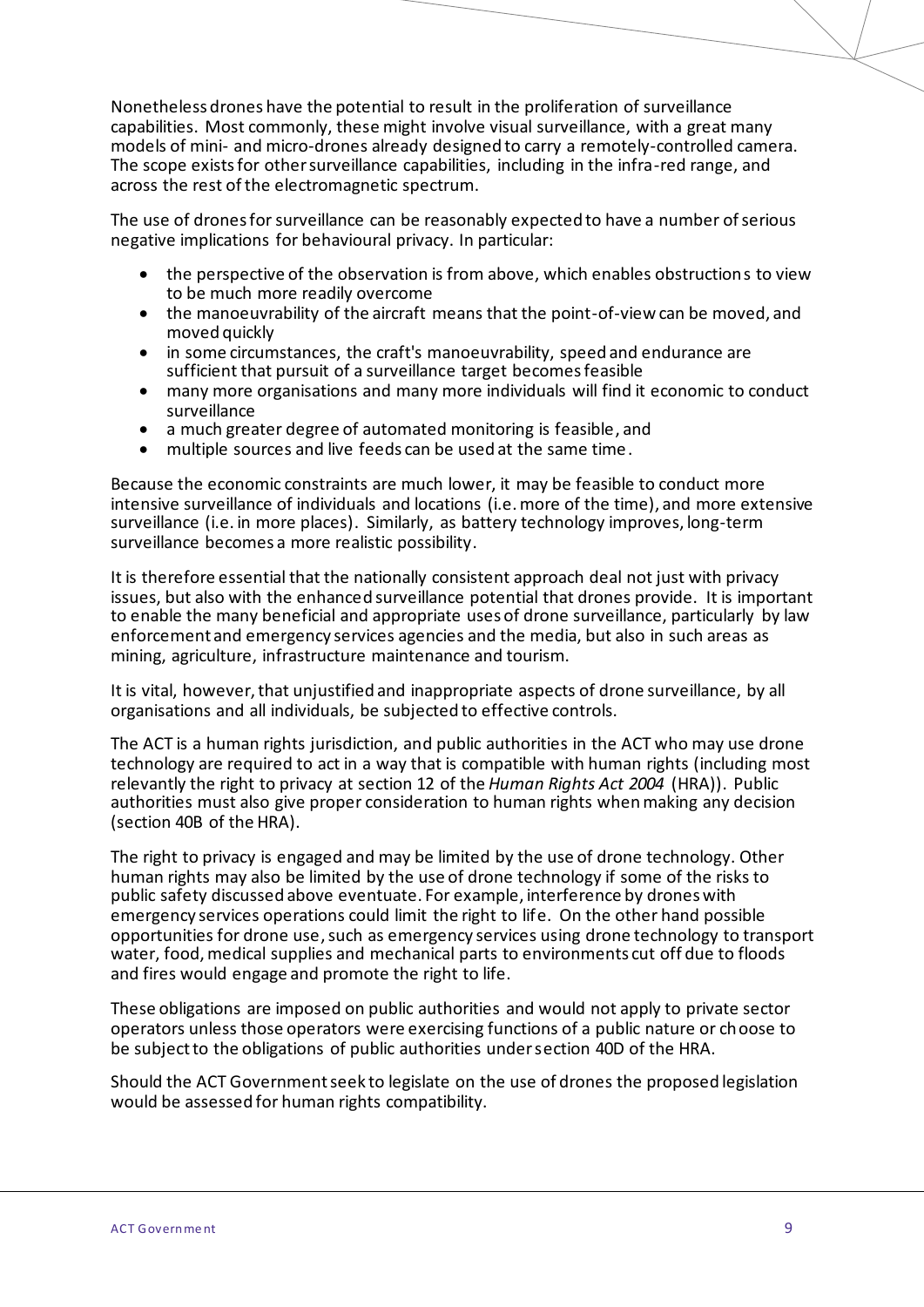#### **Complaints management**

Finally, the ACT Government suggests that complaints management is a serious issue. At present people seeking to make complaints tend to get bounced between the local jurisdiction, CASA, Airservices and drone operators. This is not just a function of the nature of the complaint but appears also to be based on an assumption that local and State/Territory governments are responsible for issues occurring in low level airspace.

In other words, complainants do not distinguish between the noise and nuisance generated by, say, a motor vehicle and the noise and nuisance generated by drones.

An essential feature of any regulatory scheme will therefore be a single, easy to recognise and understand avenue for the management of complaints about drones. This is partly an educational issue and partly a practical issue. It may for example be appropriate to develop a dedicated website for complaints management, with links from all State, Territory and Local Government agencies that might initially field complaints.

#### **Do you agree with the proposed core principles for the National Emerging Aviation Technologies policy?**

The ACT Government supports each of the Core Principles outlines on page 6 of the Issues Paper, along with the proposed market management approach.

To be clear, the ACT Government supports a single national approach to future drone regulation, including noise, safety and security regulation. A national approach put in place by the Commonwealth is the most effective means of regulating owing to the nature of the exclusive power of the Commonwealth to legislate on significant aspects including drone flights and postal services.

**What level of service and regulation do you expect from the Government?** The ACT Government is optimistic about the potential benefits of drones and drone delivery services; from empowering local businesses to reach more customers, to cutting greenhouse gas emissions and making life easier for Canberrans living with mobility challenges. We are also interested in further exploring the wide range of situations and possible applications for drone technology, including in the context of Emergency Services.

The ACT Government does not support regulation for regulation's sake but the question of regulating drone and Urban Air Mobility aircraft noise is one that needs resolution. Our view is that the Commonwealth remains best placed to implement a single regulatory regime for drone noise across Australia. To do otherwise would be to needlessly complicate what ultimately are aviation and aircraft issues, even though systems like drones and Urban Air Mobility aircraft may be novel and still fast developing.

That said, there remains some scope for the States and Territories to use planning and other laws to provide rules around bases of operation of commercial drone enterprises and to, for example, limit operating hours. This regulatory capacity is complementary to, but does not replace, the Commonwealth's responsibilities in relation to navigable airspace and characteristics of the aircraft that fly within it.

The ACT Government has delegated land use planning responsibilities through the *Planning and Development Act 2007*. While land use planning responsibilities do not specifically relate to drone aviation, ownership and use, they do present implications for land use zoning. There will, for example, be planning implications with growth in the operation of commercial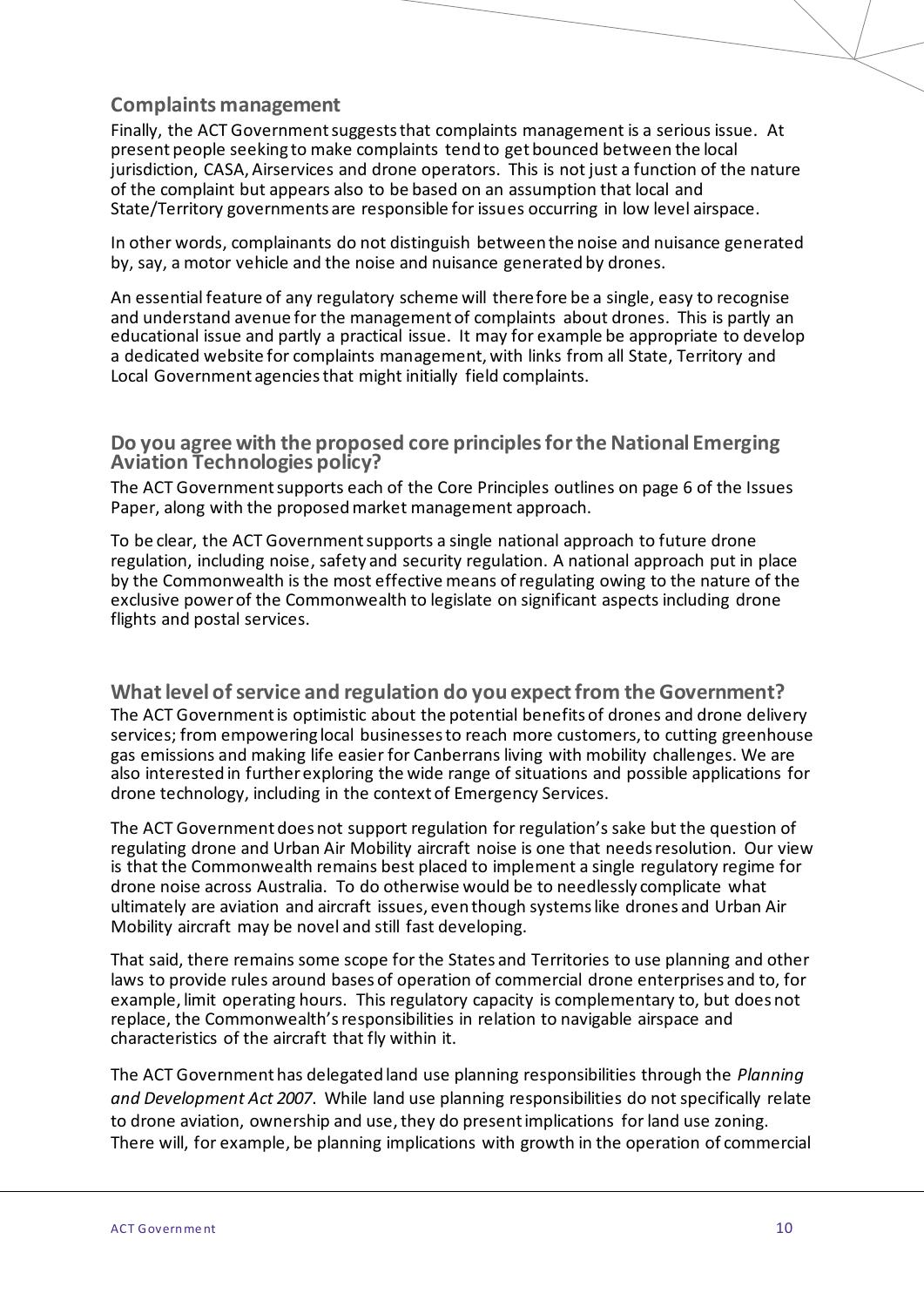drone enterprises and the location of these facilities in future. Our planners will need to negotiate and allocate appropriate land uses and building heights based on appropriate drone flight paths.

These urban planning controls will need to be put in place early so as not to impede the long-term future vision for the city set out in the ACT Planning Strategy 2018. This includes considering the practicality of operation of drones, including:

- o height requirements for buildings under flight paths
- o ensuring drones operate on a path with adequate space and line-of-sight, particularly in more compact areas and areas with higher buildings to avoid collisions
- o restrictions for drones in some land use zones due to incompatibility, for example, with more compact residential areas, sensitive land uses and areas of local and national significance
- o aerial zoning rights to the airspace above the city with regard to height restrictions in certain land use zones
- $\circ$  encouraging flight paths along main road corridors and other public spaces to avoid private property and buildings and reduce the risk of collision, and
- $\circ$  considering the role of the National Capital Authority in protecting areas of National significance in the Territory.

It remains essential that there be clear classification and description for drones and their uses, e.g. size, weight, range. This is particularly the case as drones are anticipated to rapidly develop in their form and application.

The ACT Government will be considering what planning controls (zones and codes) would apply to drones and their launch sites. This may depend on whether a site is used for a drone storage facility and/or take off/landing aviation facility.

#### **What are your expectations of the Government's role and responsibilities in the management of drones and eVTOL vehicles?**

The ACT Government supports the proposition that the Australian Government, in partnership with industry, will develop an unmanned traffic management (UTM) system that would support a combination of centralised government services and industry-provided services to mitigate a wide range of risks and impacts.

As noted in the Issues Paper drones may, in future, be of all sizes and may become large enough to be urban air mobility aircraft. As such, drones may become indistinguishable from current less automated aviation systems except that they may operate in urban areas with vertical take-off and landing capability, as well as navigating at low level.

To operate drones beyond visual line of sight and in large numbers, particularly in densely populated areas, will take not just extra rules but the establishment of new trafficmanagement systems, akin to air-traffic-control systems, to prevent drones crashing into each other or veering off course. If multiple drones are to use the same airspace, or if drones are to fly in airspace used by manned aircraft, more collision-avoidance technology is needed. With current technology an aircraft-type transponder would be too heavy for many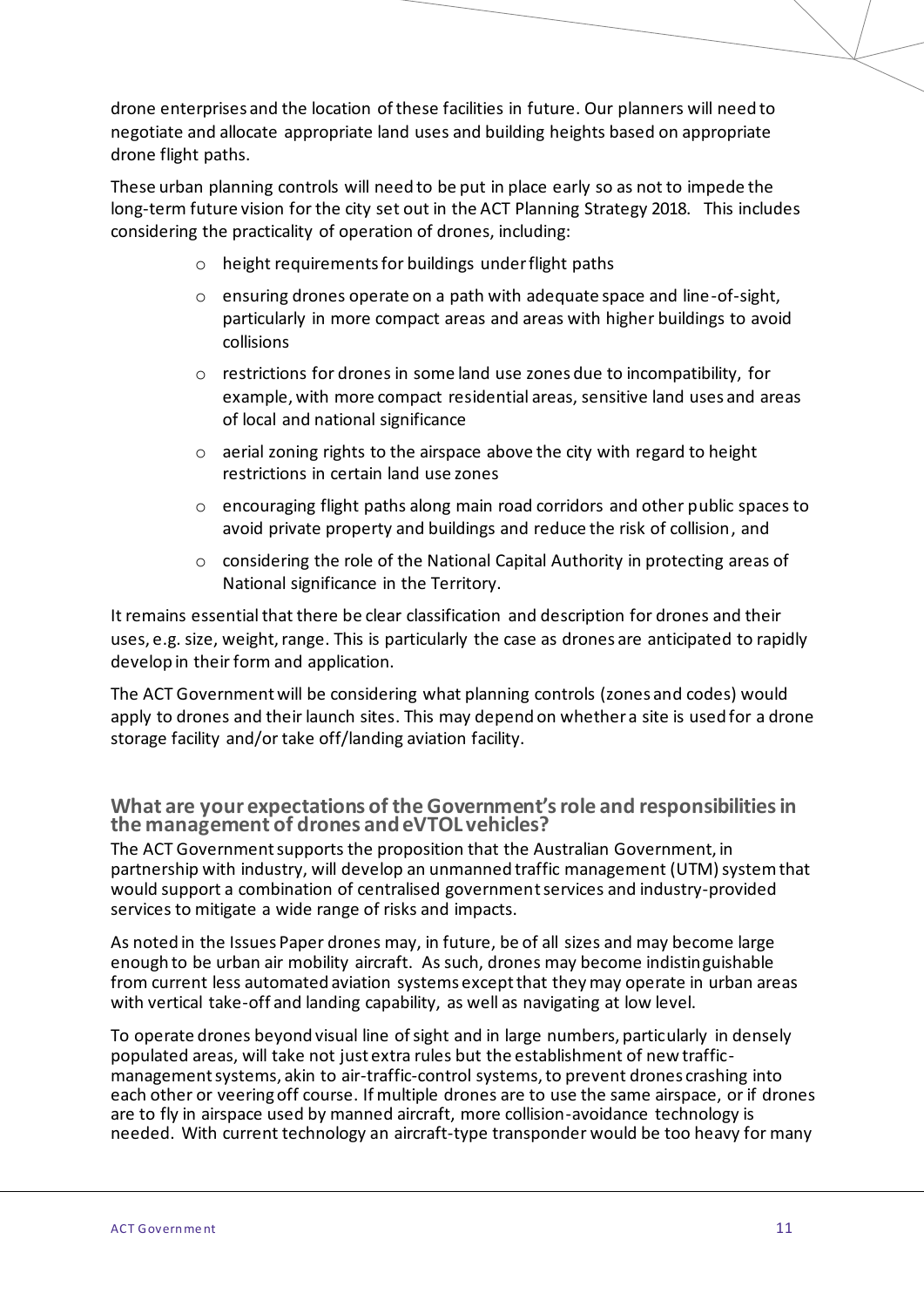small drones to carry, and with plastic or styrofoam airframes they might not be detected with radar.

The ACT Government favours furtherdevelopment of on-board GPS-based devices with Automatic Dependent Surveillance-Broadcast (ADS-B). This technology is already being used by CASA and is part of a new generation of air-traffic management being installed in America, Europe and elsewhere. Australia now has significant ADS-B surveillance available across the continent. ADS-B technology could be used to automate the management of both manned aircraft and drones flying in the same area of sky.

But once drones are in larger numbers in low airspace, a more elaborate system will be needed to ensure they avoid each other and stay away from other aircraft. The ACT Government supports further development of automated traffic-management systemsfor drones such as UTM. We understand that such a system will be automatic, with drones filing requests to use particular flight paths with a local data exchange, which then co-ordinates all the movements. The regulator would only set the rules and define the exchanges, making it a very different way of doing things from air-traffic control.

We further understand that drones will need to be equipped with "sense and avoid" systems and long-range radio to communicate with each other and with the data exchange. require a detailed understanding of microclimates and of the behaviours of different types of drones. Building the necessary systems will take a few years, because existing mobile networks are designed to work with users on the ground, not in the air. These networks may have to be augmented with antennae that point towards the sky.

#### **What are the key opportunities that these new technologies could deliver for Australia?**

The ACT endorses the description of key opportunities summarised on page 12 of the Issues Paper. There are clear opportunities in, for example, emergency services using drone technology to transport drinking water, food, medical supplies, and mechanical parts to their workers and volunteers operating in rural areas or in urban environments cut off due to floods and fires. Similarly, the possible reductions in workplace harm, carbon emissions and improvements in data collection and surveying of data sources are quite promising.

An example of the ACT Government taking advantage of such opportunities was the engagement of Wing Australia to provide support during the current COVID-19 public health emergency. At the request of the ACT Government, Wing established a site in Phillip, ACT to use drone delivery of small packages to vulnerable Canberrans within a 5 km radius of the site. The project was an example of where drone delivery can be used to assist governments in providing support and essential items to vulnerable citizens or frontline health workers who may not be able to access these items through normal arrangements and where face to face contact must be limited

Whether eVTOL operations in the form of taxi or delivery services will be realised in the next few years is harder to forecast. As mentioned below public acceptance of noise volume and pitch of these aircraft operating at low altitudes is by no means guaranteed.

#### **What are the most significant barriers to realising these opportunities?**

Public acceptance of noise volume and pitch generated by drones will be the single most significant barrier to realising the opportunities that this technology presents. It does not appear likely at present that developments in drone technology will be sufficient to